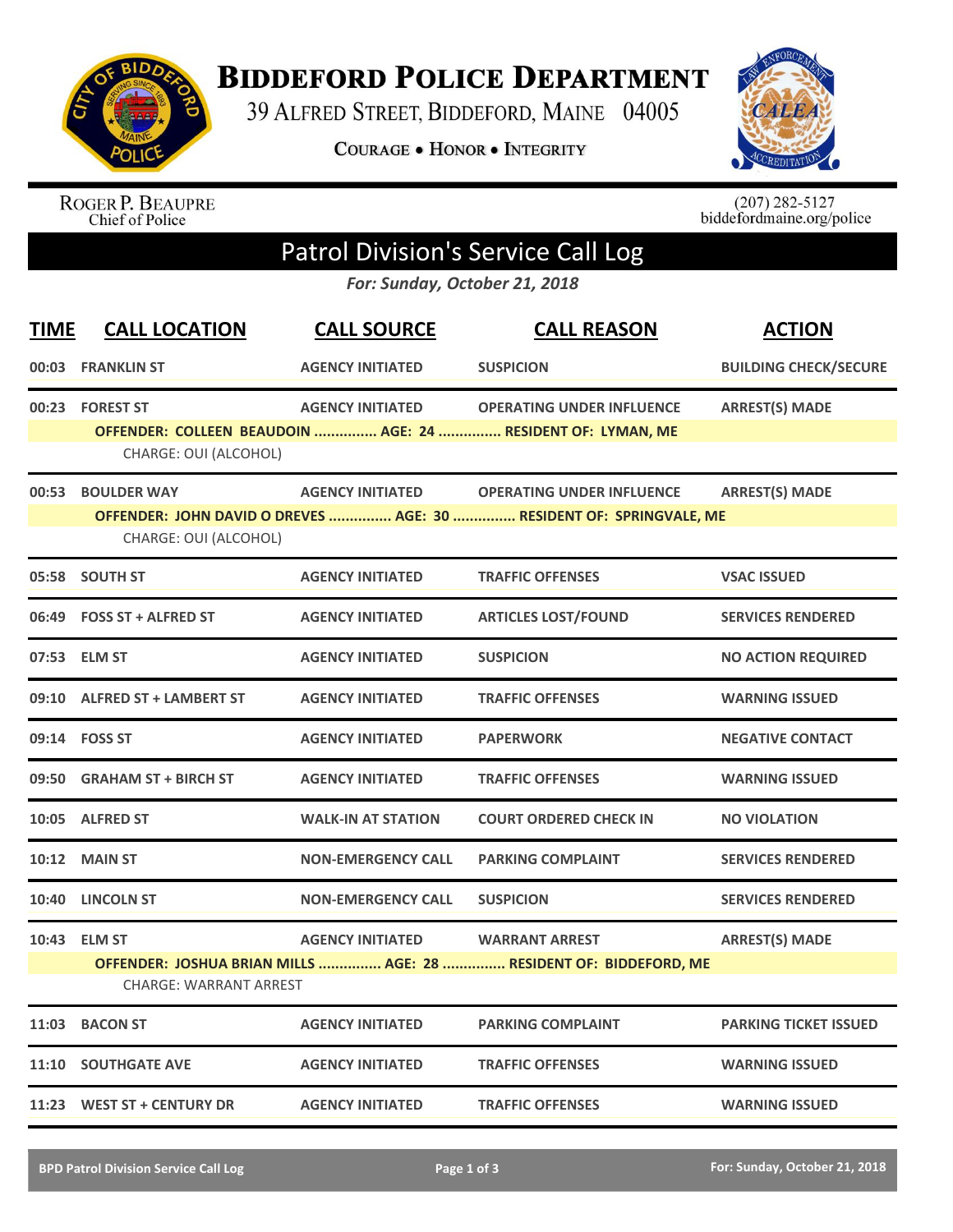| <b>TIME</b> | <b>CALL LOCATION</b>                               | <b>CALL SOURCE</b>        | <b>CALL REASON</b>                                                | <b>ACTION</b>                |
|-------------|----------------------------------------------------|---------------------------|-------------------------------------------------------------------|------------------------------|
|             | 11:40 SOUTH ST                                     | <b>AGENCY INITIATED</b>   | <b>SUSPICION</b>                                                  | <b>SERVICES RENDERED</b>     |
| 11:45       | <b>BIRCH ST + SUMMER ST</b>                        | <b>WALK-IN AT STATION</b> | <b>ARTICLES LOST/FOUND</b>                                        | <b>SERVICES RENDERED</b>     |
|             | 12:28 BRADBURY ST                                  | <b>WALK-IN AT STATION</b> | <b>SUSPICION</b>                                                  | <b>SERVICES RENDERED</b>     |
|             | 12:36 ALFRED ST                                    | <b>AGENCY INITIATED</b>   | <b>TRAFFIC OFFENSES</b>                                           | <b>WARNING ISSUED</b>        |
|             | 13:10 ELM ST + MAIN ST                             | <b>AGENCY INITIATED</b>   | <b>TRAFFIC OFFENSES</b>                                           | <b>WARNING ISSUED</b>        |
|             | 13:39 ELM ST                                       | <b>AGENCY INITIATED</b>   | <b>TRAFFIC OFFENSES</b>                                           | <b>WARNING ISSUED</b>        |
|             | 13:56 ORCHARD ST                                   | <b>AGENCY INITIATED</b>   | <b>SUSPICION</b>                                                  | <b>SERVICES RENDERED</b>     |
|             | 14:12 PEARL ST + STONE ST                          | <b>E-911 CALL</b>         | 911 MISUSE                                                        | <b>NEGATIVE CONTACT</b>      |
|             | 15:24 CLEAVES ST                                   | <b>NON-EMERGENCY CALL</b> | <b>CIVIL COMPLAINT</b>                                            | <b>CIVIL COMPLAINT</b>       |
|             | 15:26 MAIN ST                                      | <b>AGENCY INITIATED</b>   | <b>PRISONER PROCESS</b>                                           | <b>ARREST(S) MADE</b>        |
|             | 15:39 MARINER WAY                                  | <b>E-911 CALL</b>         | 911 MISUSE                                                        | <b>SERVICES RENDERED</b>     |
|             | 16:30 SACO FALLS WAY                               | <b>NON-EMERGENCY CALL</b> | <b>CHECK WELFARE</b>                                              | <b>SERVICES RENDERED</b>     |
|             | 16:43 ELM ST                                       | <b>NON-EMERGENCY CALL</b> | <b>VIOL OF BAIL CONDITIONS</b>                                    | <b>ARREST(S) MADE</b>        |
|             | CHARGE: VIOLATING CONDITION OF RELEASE             |                           | OFFENDER: ELIZABETH M MARINO  AGE: 44  RESIDENT OF: BIDDEFORD, ME |                              |
|             | 17:32 BOULDER WAY                                  | <b>E-911 CALL</b>         | 911 MISUSE                                                        | <b>NEGATIVE CONTACT</b>      |
|             | 17:36 SUMMER ST                                    | <b>E-911 CALL</b>         | <b>CRIM THREAT / TERRORIZING</b>                                  | <b>REPORT TAKEN</b>          |
|             | 18:24 POOL ST                                      | <b>NON-EMERGENCY CALL</b> | <b>ASSIST PD AGENCY</b>                                           | <b>SERVICES RENDERED</b>     |
|             | 18:25 CLEAVES ST                                   | <b>E-911 CALL</b>         | <b>SUSPICION</b>                                                  | <b>SERVICES RENDERED</b>     |
|             | <b>18:44 HILL ST</b>                               | E-911 CALL                | 911 MISUSE                                                        | <b>SERVICES RENDERED</b>     |
| 18:45       |                                                    | <b>NON-EMERGENCY CALL</b> | <b>CHECK WELFARE</b>                                              | <b>SERVICES RENDERED</b>     |
|             | 18:59 ELM ST                                       | E-911 CALL                | 911 MISUSE                                                        | <b>UNFOUNDED</b>             |
|             | 19:01 BACON ST                                     | <b>NON-EMERGENCY CALL</b> | <b>ALL OTHER</b>                                                  | <b>NEGATIVE CONTACT</b>      |
|             | 19:17 ANDREWS RD                                   | E-911 CALL                | 911 MISUSE                                                        | <b>REFERRED OTHER AGENCY</b> |
|             | 19:25 BACON ST                                     | <b>NON-EMERGENCY CALL</b> | <b>RECOVERED FILE 6'S</b>                                         | <b>REPORT TAKEN</b>          |
|             | 21:27 ALFRED ST                                    | <b>NON-EMERGENCY CALL</b> | <b>BURGLARY OF A MOTOR VEHICLE</b>                                | <b>REPORT TAKEN</b>          |
|             | 21:35 OCEAN AVE + LESTER B ORCUTT AGENCY INITIATED |                           | <b>SUSPICION</b>                                                  | <b>SERVICES RENDERED</b>     |